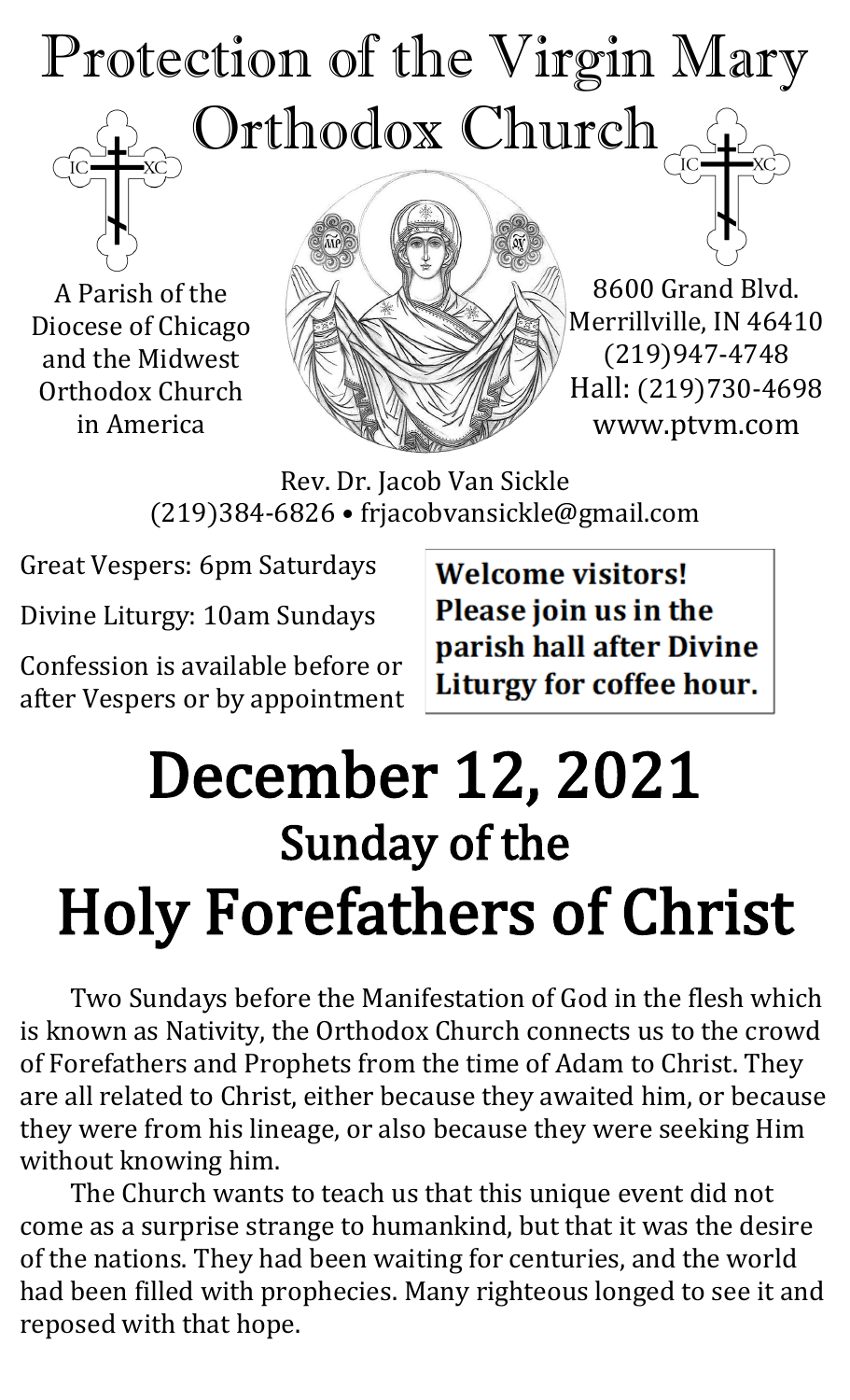The church focuses on the universal and widespread character of Nativity. Christ is not the God of a particular people, but rather he is the Creator of the entire universe and, consequently, he is the God of the whole world.

After the fall of humankind and God's promise of salvation, God revealed to the Fathers and Prophets in the Old Testament the fulfillment of the promise and His economy (dispensation) of the Incarnation and Redemption. There are more than three hundred prophecies in the Old Testament about the coming of the Savior; all peoples have waited for the true God.

This is confirmed by the visit of the Magi from Persia. The same goes for philosophers thirsting for wisdom, happiness and joy. They

spoke about Him and desired Him without naming Him. We see how Paul the Apostle does not hesitate when preaching to the pagans of Athens, to quote their poets Epimenides and Aratus as having written prophetically about the God of Jesus Christ: "For 'in Him we live and move

and have our being,' as also some of your own poets have said, 'For we are indeed His offspring.'" (Acts 17:28)



This is our God, the God of the living and the dead and the God of all peoples and generations and the Savior of our souls, so let us go to meet Him. The goal of the 40 days fast that began on the 15th of November is to ready us meet this incarnate God face to face, and to make our hearts a manger that receives the One Who came down from heaven and accepted to be born as a Child, to raise us to His kingdom.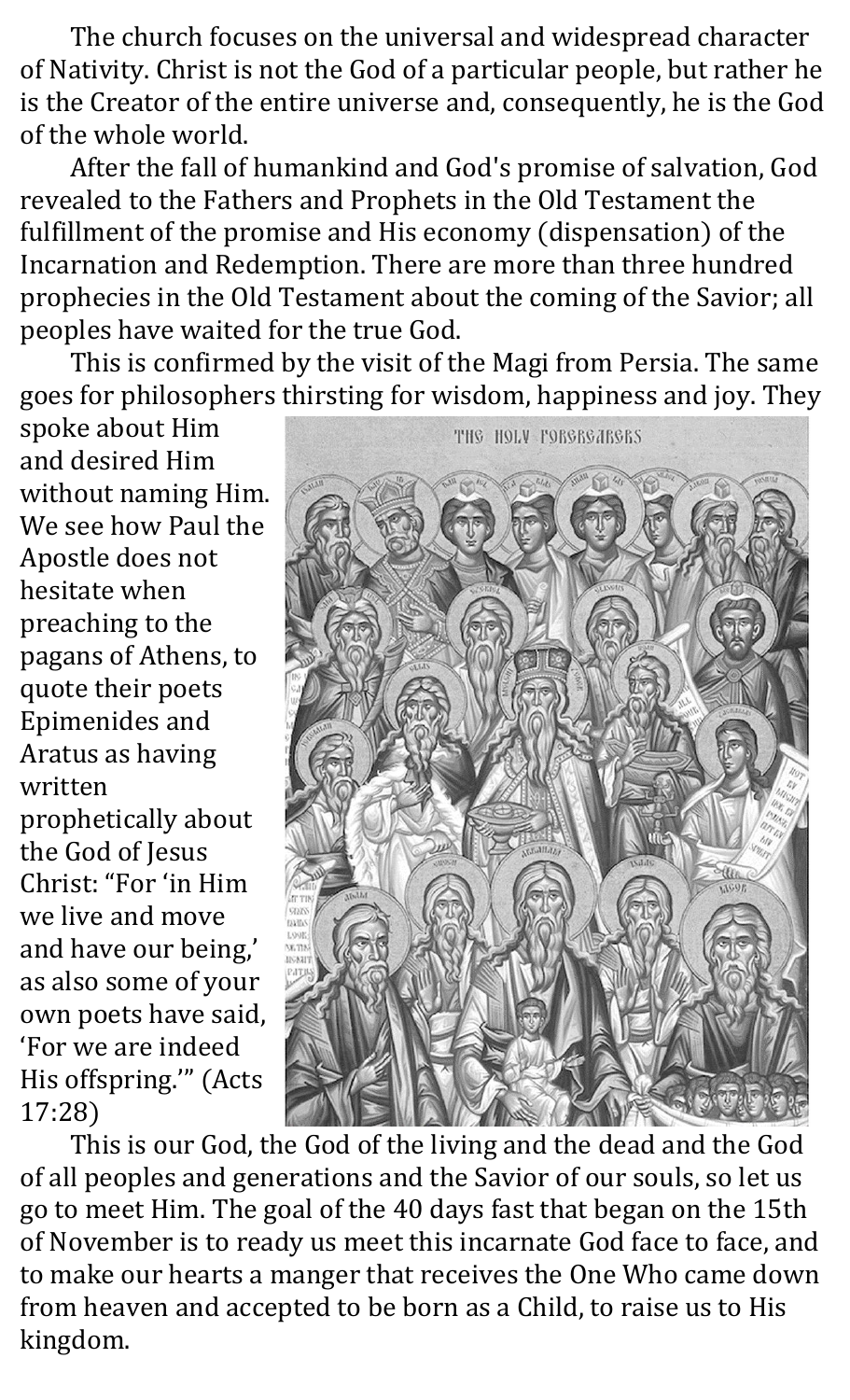## HYMNS OF THE DAY

#### Tone 8 – Resurrectional Troparion

You descended from on high, O Merciful One! You accepted the three day burial to free us from our sufferings!// O Lord, our Life and Resurrection, glory to You!

#### Tone 2 – Troparion of the Forefathers

Through faith You justified the Forefathers, betrothing through them the Church of the gentiles. These saints exult in glory, for from their seed came forth a glorious fruit: she who bore You without seed.// So by their prayers, O Christ God, have mercy on us!

#### Tone 6 – Kontakion of the Forefathers

You did not worship the graven image, O thrice-blessed ones, but armed with the immaterial **Essence of God**, you were glorified in a trial by fire. From the midst of unbearable flames you called on God, crying: "Hasten, O compassionate One! Speedily come to our aid,// for You are merciful and able to do as You will!"

# SCRIPTURE READINGS

### Tone 4 – Prokeimenon of the Holy Forefathers (Daniel 3)

Blessed are You, O Lord God of our fathers, and praised and glorified is Your Name forever!

### Epistle: Colossians 3.4-11 (Forefathers)

Brethren, when Christ who is our life appears, then you also will appear with Him in glory. Therefore, put to death your members which are on the earth: fornication, uncleanness, passion, evil desire, and covetousness, which is idolatry. Because of these things, in which you once walked when you lived in them, the wrath of God is coming upon the sons of disobedience. But now you must put off all these: anger, wrath, malice, blasphemy, filthy language from your mouth; do not lie to one another, since you have put off the old man with its deeds and have put on the new man who is renewed in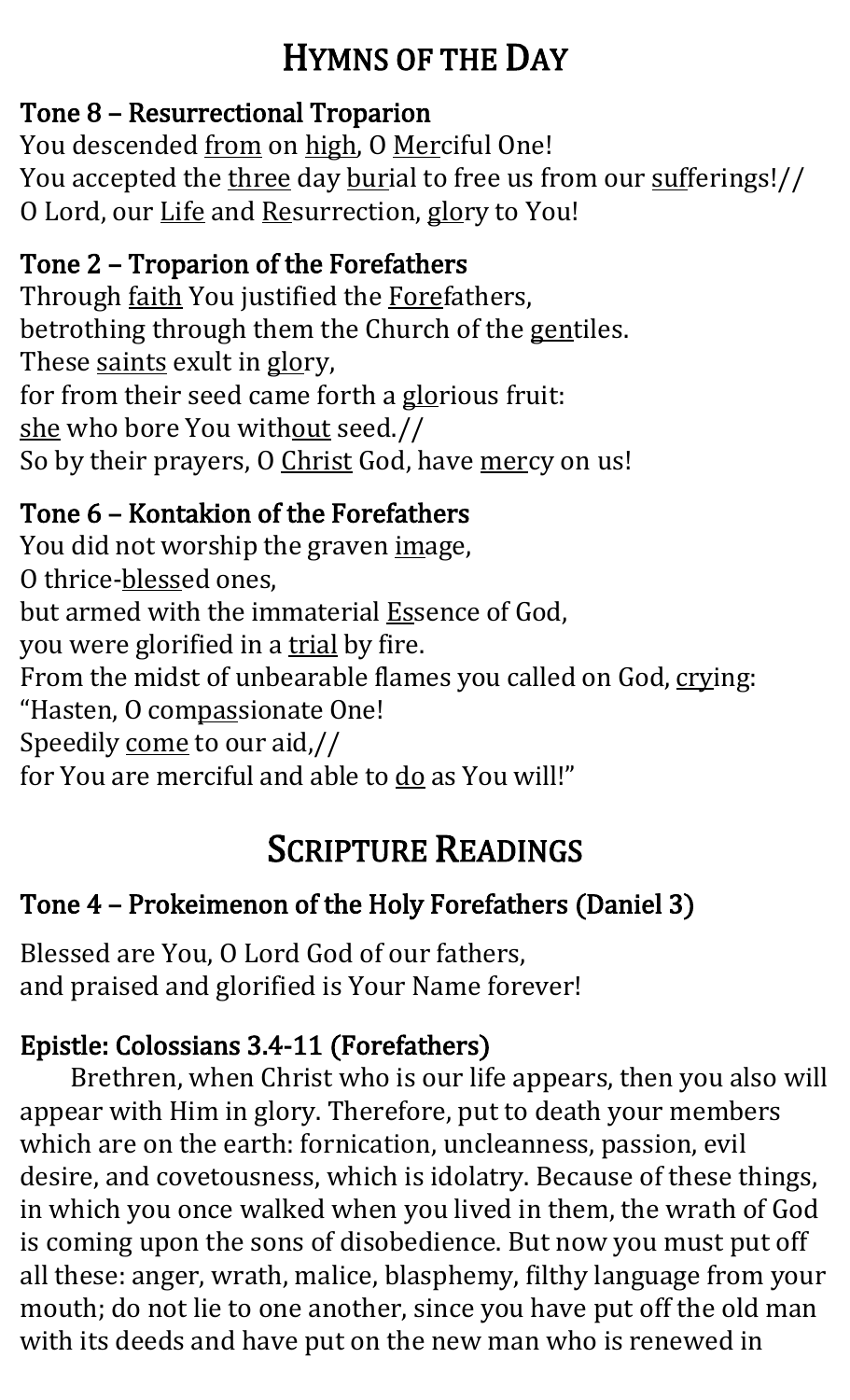knowledge according to the image of Him who created him: where there is neither Greek nor Jew, circumcised nor uncircumcised, barbarian, Scythian, slave nor free, but Christ is all and in all.

#### Gospel: Luke 14.16-24 (Forefathers)

Jesus spoke this parable saying, "A certain man gave a great supper, and invited many, and sent his servant at supper time to say to those who were invited, 'Come, for all things are now ready.'

"But they all with one accord began to make excuses. The first said to him, 'I have bought a piece of land, and I must go and see it. I ask you to have me excused.' And another said, 'I have bought five yoke of oxen, and I am going to examine them. I ask you to have me excused.' Still another said, 'I have married a wife, and therefore I cannot come.'

"So that servant came and reported these things to his master. Then the master of the house, being angry, said to his servant, 'Go out quickly into the streets and lanes of the city, and bring in here the poor and the maimed and the lame and the blind.'

"And the servant said, 'Master, it is done as you commanded, and still there is room.' Then the master said to the servant, 'Go out into the highways and hedges, and compel them to come in, that my house may be filled. For I say to you that none of those men who were invited shall taste my supper.'"

### WE REMEMBER IN PRAYER

| <b>New Dep.</b> Michael Heady           | John Nepsha ('54)       |
|-----------------------------------------|-------------------------|
| Selma Zorka                             | Peter Payloff ('60)     |
| Penny Hall                              | Paul Borisenko ('81)    |
| Petre Ristevski                         | William Malovance ('91) |
| <b>Ev.Mem.</b> Theodora Borisenko ('12) | Nicholas Radivan ('95)  |
| Michael Ferris ('14)                    |                         |
|                                         |                         |

Health & Salv. Archpr. Peter Archpr. Moses Mat. Margaret Mat. Anne Mat. Trudi Michal Annika Sarah

Archpr. Michael Pr. Christopher Mat. Jennifer Andrew Gideon Dn. Nicholas Sophia Kevin Jon

Tanya Jovan Julia Tom Tina Jennifer Gail **Stacy** Jeramie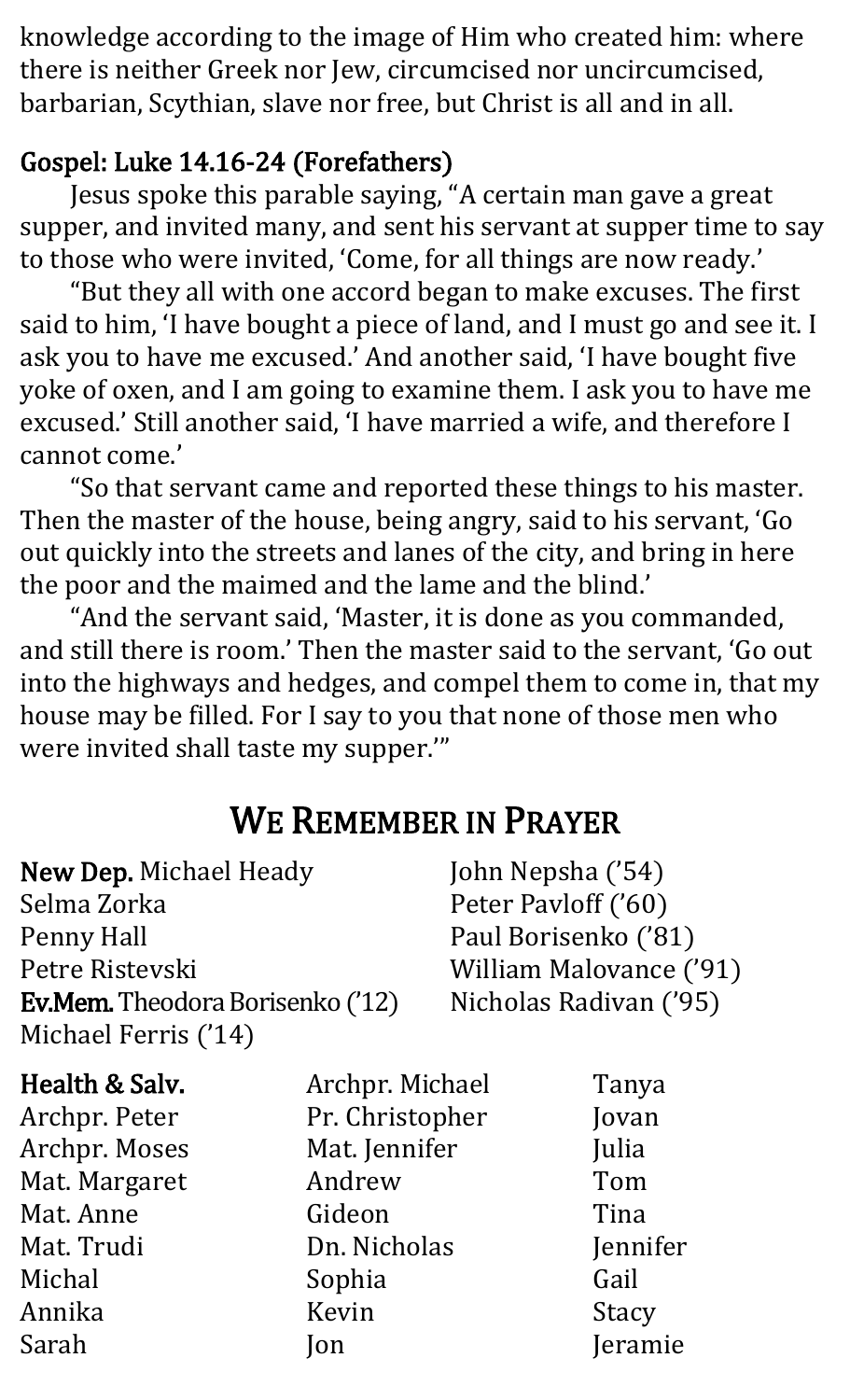| Olivia         | Ryan       | Daniel        |
|----------------|------------|---------------|
| Parker         | Nathan     | Laura         |
| Christine      | Kara       | Dorothy       |
| Larry          | Christine  | Vasiliy       |
| Rollie         | Jon        | William       |
| Joseph         | Zoey       | Wanda         |
| <b>Nadia</b>   | Dominic    | Cindy         |
| <b>Brendan</b> | Declan     | Mary          |
| Tanya          | Hudson     | Linda         |
| Christopher    | Ayden      | Ivanka        |
| Nina           | Hyland     | Susan         |
| Renee          | Jason      | Denise        |
| Carissa        | Ted        | Valerie       |
| Cynthia        | James      | Jeffrey       |
| John           | Pamela     | Aaron         |
| Olga           | Erin       | William       |
| Janie          | Alexander  | Jamie         |
| Michael        | Ronald     | Karen         |
| David          | Theodore   | Dale          |
| Sharon         | Robert     | Jack          |
| Mark           | Craig      | Joyce         |
| Jerry          | Chuck      | Junia         |
| Michael        | Scott      | Anna          |
| Anthony        | Mark       | Sandra        |
| Daryl          | Christine  | Linda         |
| Diane          | Dale       | Stephen       |
| Carla          | Pauline    | Megan         |
| Susan          | Mary       | William       |
| Timothy        | Timothy    | Jim           |
| William        | Lisa       | Camille       |
| Paul           | Lois       | John          |
| Joseph         | Michael    | Martha        |
| Linda          | Janice     | Mark          |
| Claudia        | Ken        | Michelle      |
| Elizabeth      | Debbie     | Steven        |
| Carol          | Jacqueline | <b>Brenda</b> |
| Snezana        | Cindy      |               |

\*If you know someone who needs prayer, please give their name to Fr Jacob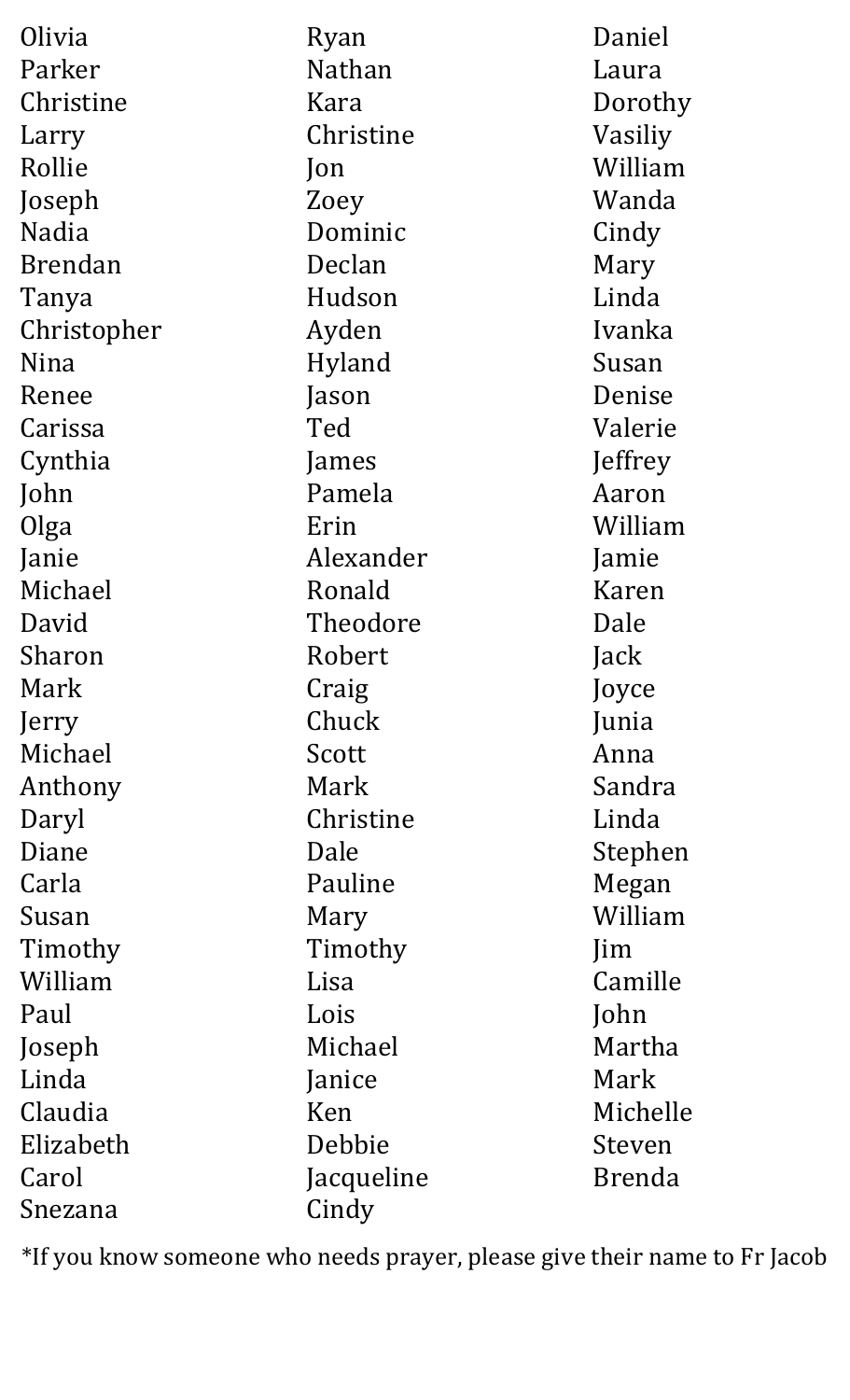### ANNOUNCEMENTS

We have only two weeks left of **Advent** to prepare to receive the new-born Christ through added prayer, fasting, and almsgiving. It is also a season appropriate for making a confession.

2022 Church Calendars are now available in the Narthex.

For Bible Study this week, read Daniel 4-6.

This Sunday is your last chance to order gift cards through our Scrip program and have them by Christmas. Also, if you do any shopping through Amazon, you can begin at [www.smile.amazon.com](http://www.smile.amazon.com/) and select "Protection of the Virgin Mary Church" as your charity of choice.

Your flower donation will help us fill the Church with poinsettias as usual for the services of Nativity. Parishioners are also always invited to bring in their own flowers to help beautify the Church on feast days.

On Sunday, January 2, after Divine Liturgy we will have our annual Christmas potluck. The Church school will lead us in singing carols.

#### Mark your calendars:

- Dec 14: Parish Council meeting @ 7pm
- Dec 15: Bible Study @ 7pm
- Dec 16: **Faith Enrichment** @ 10am
- Dec 24: Vesperal Liturgy of the Nativity of Christ @ 10am Vigil of the Nativity of Christ @ 6pm
- Dec 25: Festal Divine Liturgy of Nativity @ 9am No evening Great Vespers
- Dec 31: Great Vespers for the Circumcision of Christ @ 6pm
- Jan 1: Divine Liturgy for the Circumcision of Christ @ 10am
- Jan 2: Christmas Potluck and caroling after Divine Liturgy
- Jan 5: Vespers of Theophany with the Blessing of Water @ 6pm
- Jan 6: Divine Liturgy for the Feast of Theophany @ 10am

Last week's gifts to the Lord: \$1,807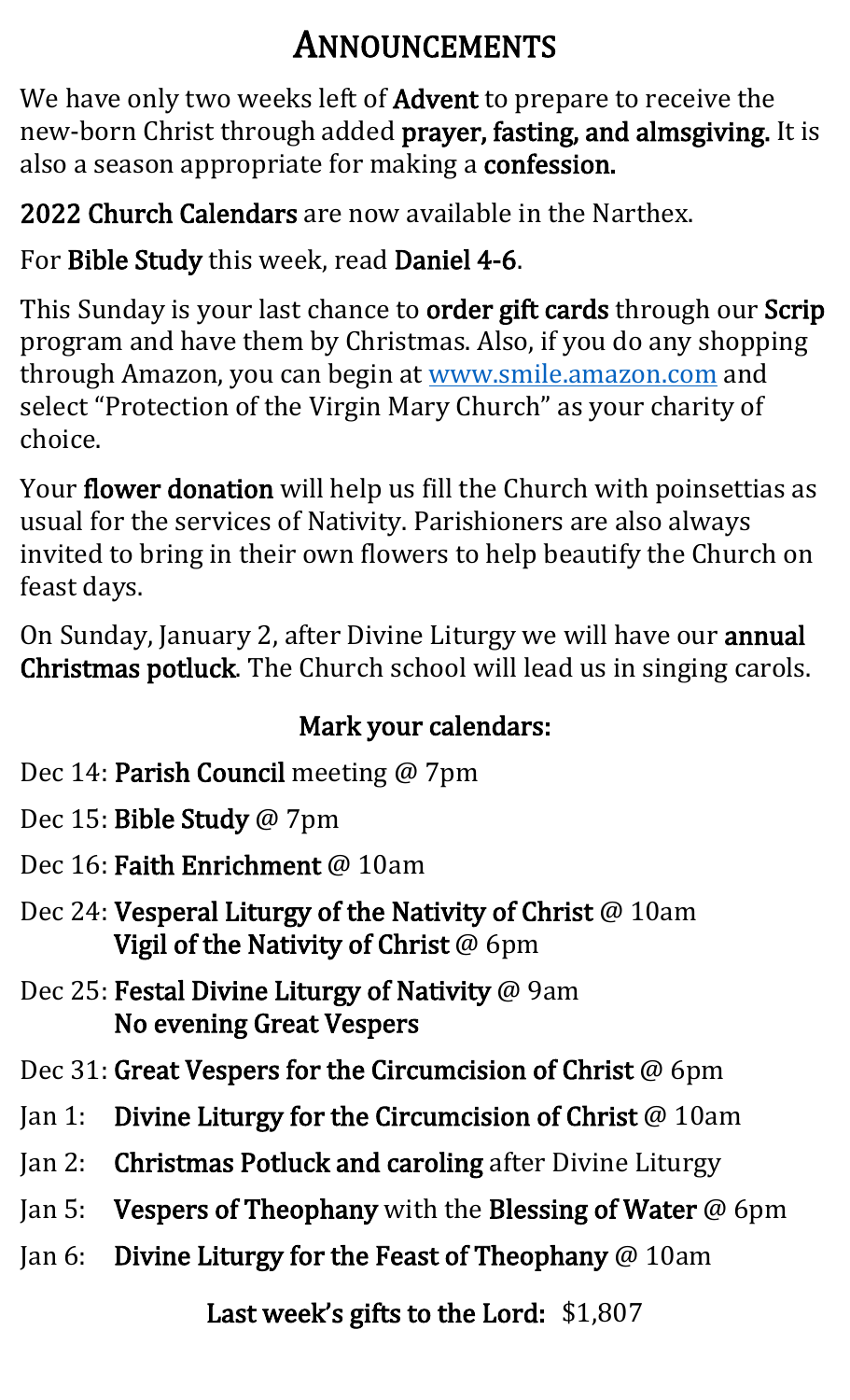# A Reflection on Prayer by our Diocesan Chancellor, Archpriest Paul Jannakos

Prayer is the most needful and natural of all human abilities, more natural to us than eating and drinking, or breathing even. When unceasing prayer arises and abides within the human heart, "all is well." And "all is well" because the deepest and most powerful effect of prayer is how it unites us to God in a manner that is beyond any "logical" definition. Indeed, here is a mystery deeper and far richer than any human experience that is merely fleshly, cerebral, psychological, or emotional. Because when one has glimpsed even just a small bit of genuine prayer, "crumbs from the Master's table," (Matt. 15:27) then all is light, peace, joy, gratitude, and love. "For the kingdom of God is not food and drink, but righteousness and peace and joy in the Holy Spirit" (Rom. 14:17). Just as Moses "turned aside" to see the Burning Bush, believers are simultaneously confirmed in their faith by these many little epiphanies of grace that are revealed in a life of prayer. In their pure and unceasing prayer, many of the saints (e.g. Macarius of Egypt, Seraphim of Sarov) thus shone with the uncreated light of Christ. Those who fail to discover or recover prayer remain stuck in a flat, joyless "one story universe."

But for all believers, this higher and richer experience of authentic prayer will inevitably come with a price. Because, simply put, following Christ means allowing oneself to become "poor in spirit" (Matt. 5:3), which does not mean to be deficient of the Holy Spirit but to become wholly vulnerable to and naked before God by being stripped of every worldly affection and security. Only then is the heart wide open to the Lord, without anything blocking His way (riches, possessions, relationships, etc.). Poverty of spirit is a standard prerequisite to all prayer. Without it, no one feels the need to pray, and prayer subsequently becomes a dead, empty formality. "For these people honor me with their lips but their heart is far from me" (Matt. 15:8).

It is also important to know that prayer will never be something static but will always be in flux. Over the course of a single day, one's experience of prayer will ebb and flow, and it will be necessary to accept this up-and-down aspect of prayer as something that exists on account of our own human weakness and sinfulness. Our minds and hearts will be distracted, and the inner fire of prayer